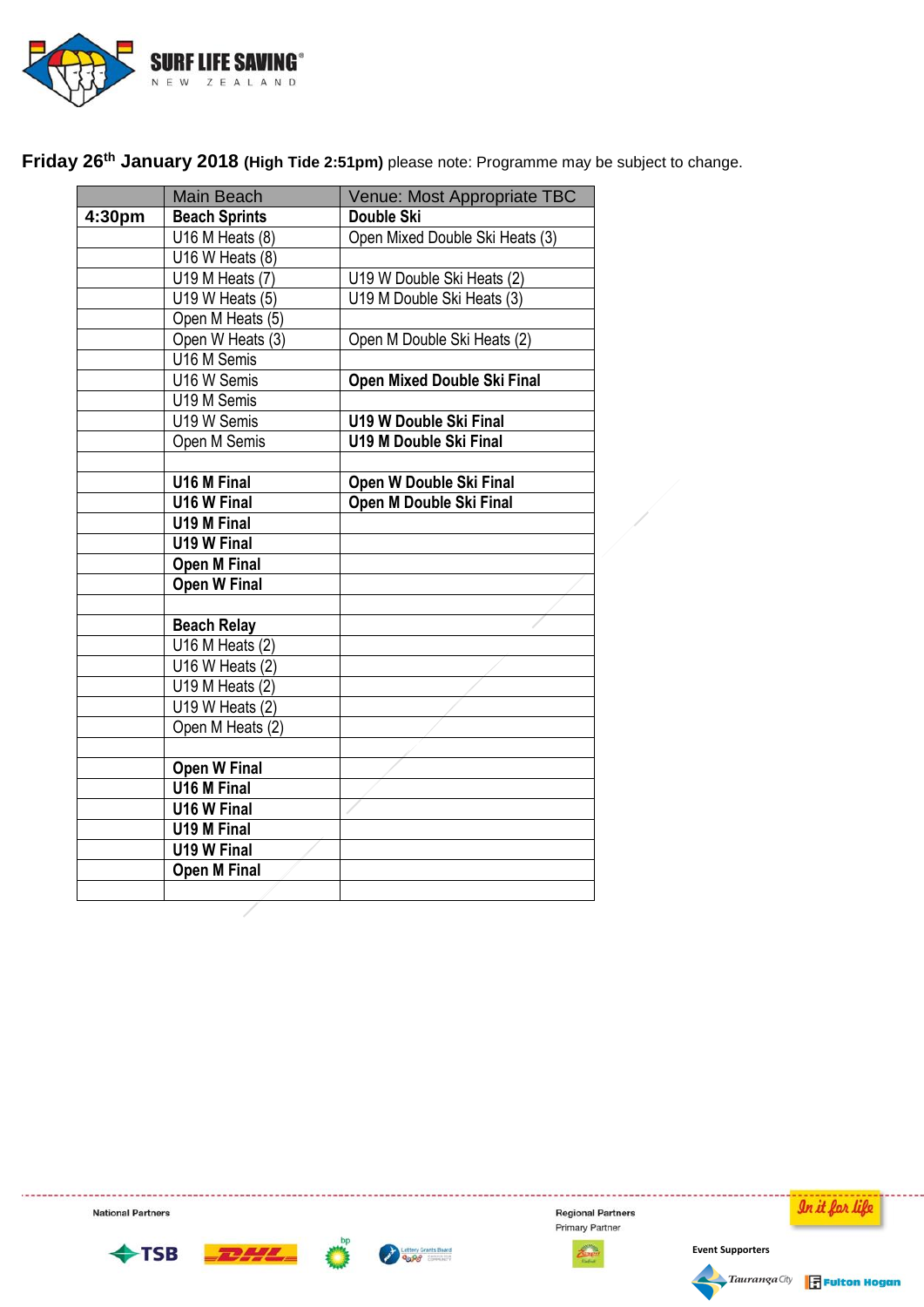

**Saturday 27th January 2018 (Low Tide 09:46am)** please note: Programme may be subject to change.

| <b>Time</b> | Arena 1 & Arena 2               | Arena 3 & Arena 4                       | <b>Boat and Canoe Arena</b>            |
|-------------|---------------------------------|-----------------------------------------|----------------------------------------|
| 0800        | U16 M Ski Heats (6)             | U16 W Ski Heats (5)                     |                                        |
|             | U19 M Ski Heats (6)             | U19 W Ski Heats (5)                     |                                        |
|             | Open M Ski Heats (5)            |                                         |                                        |
|             | U16 M Ski Semis                 | Open W Ski Heats (3)<br>U16 W Ski Semis |                                        |
|             |                                 | U19 W Ski Semis                         |                                        |
|             | U19 M Ski Semis                 |                                         |                                        |
|             | Open M Ski Semis                | Open W Ski Semis                        | 9:00am Start                           |
|             |                                 |                                         | Open M Long Course Boat Round 1        |
|             | U16 M Surf Race Heats (3)       | U16 W Surf Race Heats (3)               | Open W Long Course Boat Round 1        |
|             | U19 M Surf Race Heats (2)       | U19 W Surf Race Heats (2)               | U23 & U19 M Long Course Boat Rnd 1     |
|             |                                 |                                         | U23 W Long Course Boat Round 1         |
|             | U19 M Ski Relay Heats (2)       | U19 W Ski Relay Heats (2)               |                                        |
|             | Open M Ski Relay Heats (2)      |                                         | Open M Long Course Boat Round 2        |
|             |                                 | U16 W Board Heats (8)                   | Open W Long Course Boat Round 2        |
|             | U16 M Board Heats (7)           | U19 W Board Heats (6)                   | U23 & U19 M Long Course Boat Rnd 2     |
|             | U19 M Board Heats (7)           | Open W Board Heats (4)                  | U23 W Long Course Boat Round 2         |
|             | Open M Board Heats (5)          | U16 W Board Semis                       |                                        |
|             | U16 M Board Semis               | U19 W Board Semis                       | Open M Long Course Boat Round 3        |
|             | U19 M Board Semis               | Open W Board Heats                      | Open W Long Course Boat Round 3        |
|             | Open M Board Semis              |                                         | U23 & U19 M Long Course Boat Rnd 3     |
|             |                                 | U16 W Run Swim Run Heats (3)            | U23 W Long Course Boat Round 3         |
|             | U16 M Run Swim Run Heats (3)    | U19 W Run Swim Run Heats (2)            |                                        |
|             | U19 M Run Swim Run Heats (2)    |                                         |                                        |
|             |                                 | U16 W Board Relay Heats (2)             | <b>Canoes</b>                          |
|             | U16 M Board Relay Heats (2)     | U19 W Board Relay Heats (2)             | U19 M Short Course Canoe Round 1       |
|             |                                 | Open W Board Relay Heats (2)            | U19 W Short Course Canoe Round 1       |
|             | U19 M Board Relay Heats (2)     |                                         |                                        |
|             | Open M Board Relay Heats (2)    |                                         | Open M Short Course Canoe Round 1      |
|             |                                 | U16 W Board Rescue Heats (6)            | Open W Short Course Canoe Round 1      |
|             | U16 M Board Rescue Heats (6)    | U19 W Board Rescue Heats (5)            |                                        |
|             | U19 M Board Rescue Heats (6)    | Open W Board Rescue Heats (3)           |                                        |
|             | Open M Board Rescue Heats (4)   | U16 W Board Rescue Semi                 | U19 M Short Course Canoe Round 2       |
|             | U16 M Board Rescue Semi         | U19 W Board Rescue Semi                 | U19 W Short Course Canoe Round 2       |
|             | U19 M Board Rescue Semi         |                                         | Open M Short Course Canoe Round 2      |
|             | Open M Board Rescue Semi        |                                         | Open W Short Course Canoe Round 2      |
|             |                                 |                                         |                                        |
|             | <b>ARENA 2</b>                  | <b>ARENA 3</b>                          |                                        |
|             | <b>U16 M Board Rescue Final</b> | <b>U16 W Board Rescue Final</b>         | U19 M Short Course Canoe Round 3       |
|             | U19 M Board Rescue Final        | <b>U19 W Board Rescue Final</b>         | U19 W Short Course Canoe Round 3       |
|             | Open M Board Rescue Final       | <b>Open W Board Rescue Final</b>        | Open M Short Course Canoe Round 3      |
|             |                                 |                                         | Open W Short Course Canoe Round 3      |
|             | U19 M Ski Relay Final           | U19 W Ski Relay Final                   |                                        |
|             | Open M Ski Relay Final          | Open W Ski Relay Final                  |                                        |
|             |                                 |                                         | Open M Short Course Canoe Final        |
|             | U16 M Board Final               | U16 W Board Final                       | <b>Open W Short Course Canoe Final</b> |
|             | U19 M Board Final               | U19 W Board Final                       |                                        |
|             | Open M Board Final              | Open W Board Final                      |                                        |
|             |                                 |                                         |                                        |
|             | U16 M Surf Race Final           | U16 W Surf Race Final                   |                                        |
|             | U19 M Surf Race Final           | U19 W Surf Race Final                   |                                        |
|             | Open M Surf Race Final          | Open W Surf Race Final                  |                                        |
|             |                                 |                                         |                                        |
|             | U16 M Board Relay Final         | U16 W Board Relay Final                 |                                        |
|             | <b>U19 M Board Relay Final</b>  | <b>U19 W Board Relay Final</b>          |                                        |
|             | Open M Board Relay Final        | Open W Board Relay Final                |                                        |
|             |                                 |                                         |                                        |
|             | Flag Pit 1 & 2                  | Flag Pit 3 & 4                          |                                        |
|             | U16 M Flags Final (70)          | U16 W Flags Final (61)                  |                                        |
|             | U19 M Flags Final (46)          | U19 W Flags Final (36)                  |                                        |
|             | Open M Flags Final (32)         | <b>Open W Flags Final</b>               |                                        |
|             |                                 |                                         |                                        |

**National Partners** 





**Regional Partners** Primary Partner





In it far life